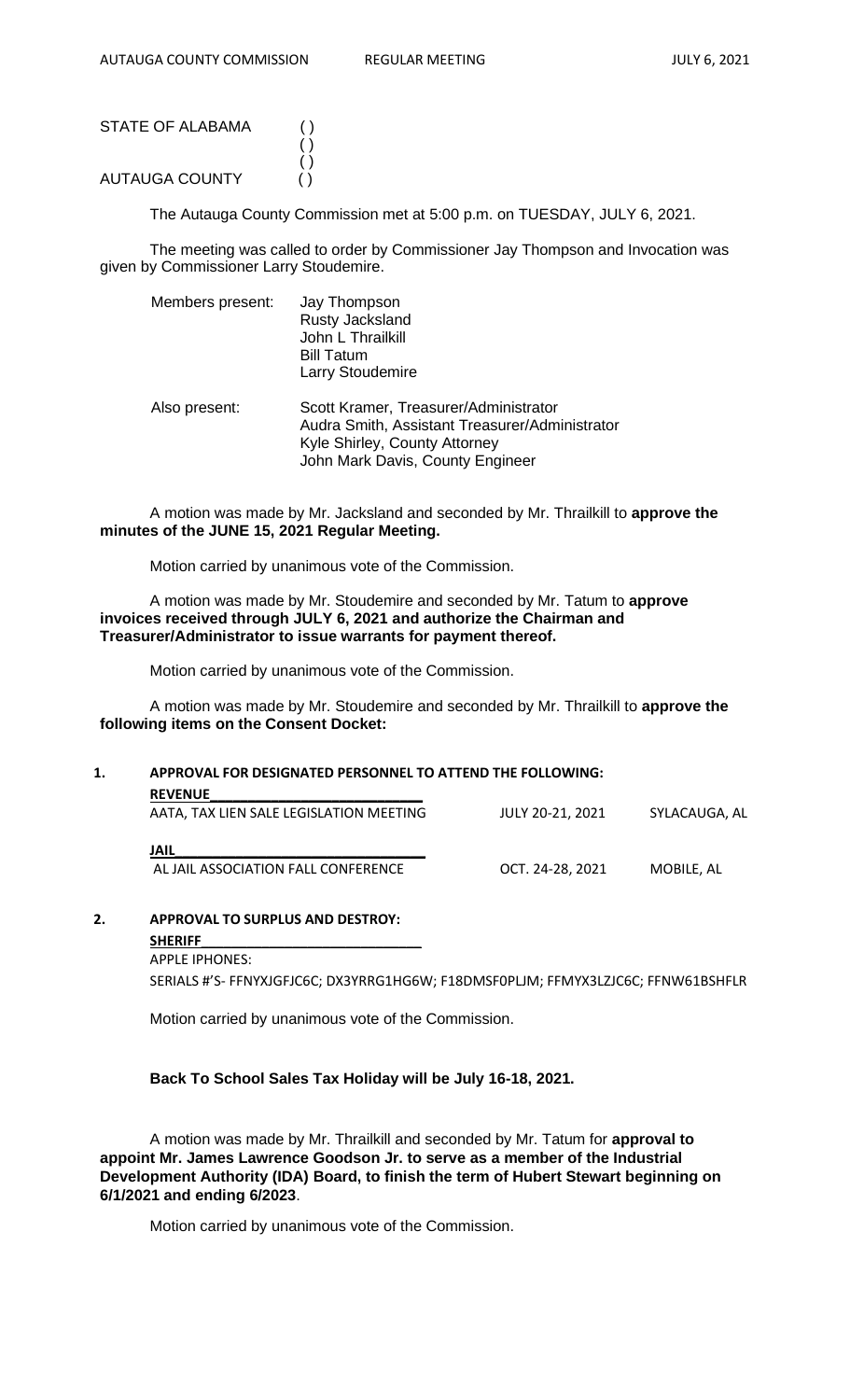A motion was made by Mr. Stoudemire and seconded by Mr. Jacksland to **approve the ordinance for Sunday Alcohol Sales.**

Motion failed 3-2 vote of the Commission

| Yea            | Nav               |
|----------------|-------------------|
| Mr. Stoudemire | Mr. Thrailkill    |
| Mr. Jacksland  | Mr. Tatum         |
|                | Chairman Thompson |

A motion was made by Mr. Jacksland and seconded by Mr. Tatum for **approval to amend the following line item due to a check received from ACCA insurance on 6/23/2021 for recoveries on a 2016 Ford Explorer Vin #61105.**

**\$234.98** 001-52100-234 (vhc. repair)

Motion carried by unanimous vote of the Commission.

A motion was made by Mr. Stoudemire and seconded by Mr. Thrailkill for **approval to amend the following budget line items for Sheriff:**

| \$98.00    | from 001-52100-399 (cap. pur. under 5K) | to 551 (dir. pur. vhc.) |
|------------|-----------------------------------------|-------------------------|
| \$2,000.00 | 001-52100-399                           | 499 (misc. pur.)        |

Motion carried by unanimous vote of the Commission.

A motion was made by Mr. Jacksland and seconded by Mr. Tatum for **approval to amend the following budget line item for Animal Control:**

**\$1,000.00** from 001-52600-499 (misc. pur.) to 234 (vhc. repair)

Motion carried by unanimous vote of the Commission.

A motion was made by Mr. Stoudemire and seconded by Mr. Thrailkill to **amend line item 001-52100-212 in the amount of \$12,000.00.**

Motion carried by unanimous vote of the Commission.

A motion was made by Mr. Stoudemire and seconded by Mr. Thrailkill to **amend line item 001-52100-234 in the amount of \$20,000.00.**

Motion carried by unanimous vote of the Commission.

A motion was made by Mr. Jacksland and seconded by Mr. Tatum for **approval to transfer Daniel Satterfield from Deputy Sheriff to Animal Control, effective 7/5/2021.**

Motion carried by unanimous vote of the Commission.

A motion was made by Mr. Stoudemire and seconded by Mr. Tatum for **approval to transfer Yullises Lamb from a Lieutenant at the Metro Jail to a Deputy Sheriff, grade 6: step 6, effective 7/7/2021.**

Motion carried by unanimous vote of the Commission.

A motion was made by Mr. Jacksland and seconded by Mr. Thrailkill for **approval to rescind the hire of Jaylon Jones, full time Jailer and hire a replacement.**

Motion carried by unanimous vote of the Commission.

A motion was made by Mr. Stoudemire and seconded by Mr. Jacksland for **approval to accept the retirement of Hazel Rawlinson, Marbury Senior Service Center Manager, effective 8/1/2021 and advertise to hire a replacement.**

Motion carried by unanimous vote of the Commission.

A motion was made by Mr. Stoudemire and seconded by Mr. Tatum for **approval to amend the following budget line items for Reappraisal:**

| \$22,000.00                                         | from 120-51810-580 (data process equip) | to 541 (office equip.)    |  |  |
|-----------------------------------------------------|-----------------------------------------|---------------------------|--|--|
| S.<br>400.00                                        | 409 (subscriptions)                     | 265 (registration)        |  |  |
| \$1,600.00                                          | 170 (train/educ.)                       | 264 (room/meals)          |  |  |
| \$35,000.00                                         | 193 (attorney fees)                     | 580 (data process equip.) |  |  |
| Motion carried by unanimous vote of the Commission. |                                         |                           |  |  |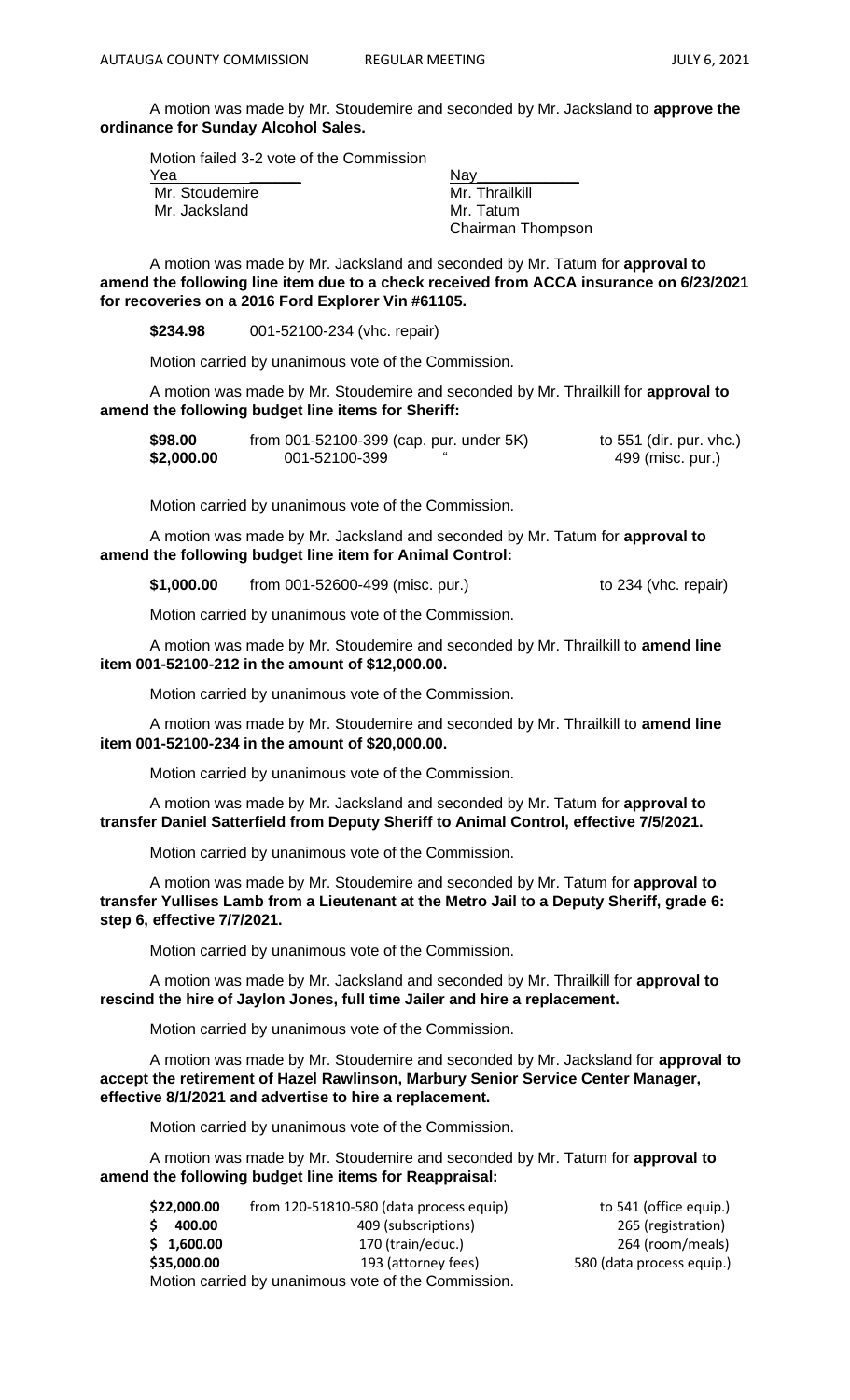## **Shirley Stewart, RSVP, discussed and gave an update on the Retired and Senior Volunteer Program in Autauga County.**

A motion was made by Mr. Thrailkill and seconded by Mr. Jacksland for **approval to allow Ralph Hughes with the Sheriff's Reserve Division to use the R. H. Kirkpatrick Arena for an upcoming automobile fundraiser.**

Motion carried by unanimous vote of the Commission.

A motion was made by Mr. Tatum and seconded by Mr. Jacksland to **approve the change of ownership only for the following ABC License Application: (store already has beer/wine license – off premises only)**

Jay Patel 1610 Hwy 31 N. Prattville, AL 36067

Applicant – VED 2710 Inc. Trade name – United Food and Fuel

Motion carried by unanimous vote of the Commission.

A motion was made by Mr. Jacksland and seconded by Mr. Thrailkill to **approve the change of ownership only for the following ABC License Application: (store already has beer/wine license – off premises only)**

Preeti Patel Applicant – Shree 521 Inc. Trade name – United 1719 1719 US 82 Prattville, AL 36067

Motion carried by unanimous vote of the Commission.

A motion was made by Mr. Thrailkill and seconded by Mr. Tatum to **approve the reimbursement of Homeland Security Grant for Prattville Fire Department in the amount of \$26,774.29.**

Motion carried by unanimous vote of the Commission.

A motion was made by Mr. Thrailkill and seconded by Mr. Tatum to **approve a threeyear contract with Haynes Ambulance; February 15, 2020 – February 15, 2023.**

Motion carried by unanimous vote of the Commission.

A motion was made by Mr. Stoudemire and seconded by Mr. Jacksland for **approval to accept the resignation of Charlie Parker, Operator, effective 7/8/2021.**

Motion carried by unanimous vote of the Commission.

A motion was made by Mr. Jacksland and seconded by Mr. Tatum **for approval to advertise/hire for the position of Operator to replace Charlie Parker who resigned.**

Motion carried by unanimous vote of the Commission.

. A motion was made by Mr. Thrailkill and seconded by Mr. Jacksland to **nominate Bill Tatum as Representative to the ACCA Legislative Committee.**

Motion carried by unanimous vote of the Commission.

A motion was made by Mr. Thrailkill and seconded by Mr. Jacksland to **suspend the rules and add the following item to the agenda: approval to send out HVAC preventative maintenance bids.**

Motion carried by unanimous vote of the Commission.

A motion was made by Mr. Stoudemire and seconded by Mr. Thrailkill for **approval to send out HVAC preventative maintenance bids.**

Motion carried by unanimous vote of the Commission.